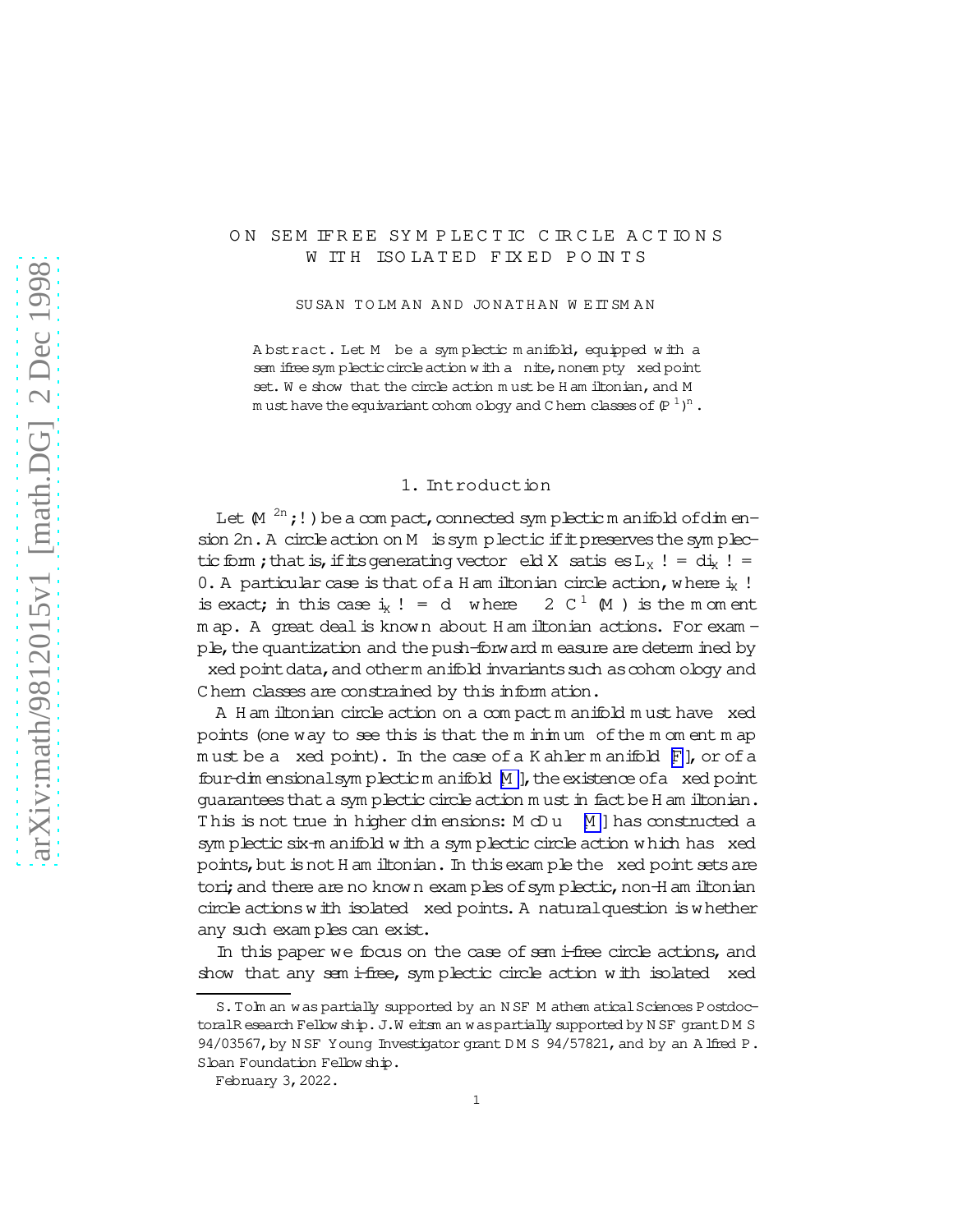points is H am iltonian if and only if it has a xed point. Recall that an action of a group G on a m anifold M is semi-free if the action is free on M  $n M G$ . Ourm ain result is the following.

Theorem 1. Let  $(M \supseteq n;!)$  be a compact, connected symplectic manifold, equipped with a sem ifree, sym plectic circle action with isolated xed points. Then if  $M S<sup>1</sup>$  is nonem pty, the circle action m ust be H am iltonian.

W e prove this in Section 3 by an argum entusing integration in equivariant cohom ology.

Theorem 1 brings us to the realm of H am iltonian circle actions. Though a great deal is known about these, the general classi cation problem for H am iltonian S  $^1$  spaces rem ains open. H owever, they have been classi ed in dim ensions 2 and 4. In particular, up to symplectom orphism,  $P^1$  is the only two dimensional example, and  $(P^1)^2$  is the only four dim ensional symplectic m anifold with a semi-free H am iltonian circle action with isolated xed points. In higher dim ensions, much less is known: in the sem i-free case with isolated xed points, the only example we know of is  $(\mathbb{P}^1)^n$ , equipped with the diagonalcircle action. A s it turns out, the classicalm anifold invariants that is, cohom ology and Chern classes of any such space must concord with those of  $(P<sup>1</sup>)<sup>n</sup>$ . Speci cally, we prove the following theorem , which is an equivariant version of Theorem  $1.2$  below, due to H attori $[H]$  $[H]$ .

Theorem 2. Let  $(M ; !)$  be a compact, connected symplectic m anifold, equipped with a sem ifree, H am iltonian circle action with isolated xed points. Let  $i : M$   $s^{1}$  !  $M$  ,  $j : (P^{1})^{nS^{1}}$  !  $(P^{1})^{n}$  denote the natural inclusions of the xed point sets of M and  $(P^1)^n$ , respectively.

There exists a m ap from  $M^{S^1}$  to  $(P^1)^n)^{S^1}$  which identi es the im ages of i:  $H_{S^1} M$ ;  $Z$ ) !  $H_{S^1} M S^1$ ;  $Z$ ) and  $j$ :  $H_{S^1} (P^1)^n$ ;  $Z$ ) !  $H_{S^1}$  ( $({P^1})^n$ )<sup>s1</sup>;Z). Thism ap sends the im ages of the equivariant Chern classes of M to those of  $(P<sup>1</sup>)<sup>n</sup>$ .

For any compact symplectic m anifold M with a H am iltonian circle action, a theorem of K irwan  $[K]$  states that the natural inclusion m ap  $i : M^{S^1}$  ! M of the xed set M<sup>S<sup>1</sup></sup> into M induces an injection i : $H_{S^1} M$  ; Q ) !  $H_{S^1} M^{S^1}$  ; Q ) =  $H_{S^1} M^{S^1}$  ; Q ) H  $(BS^1; Q)$ . In the case of a circle action with isolated xed points, this in jectivity theorem

<span id="page-1-0"></span>

 $1$ An action ofa group G on am anifold M is quasi-free if the stabilizers of points are connected; in the case  $G = S^1$  this is the same as the action being sem i-free.

<sup>&</sup>lt;sup>2</sup>T he condition that the xed points be isolated in plies the m anifold is simply connected.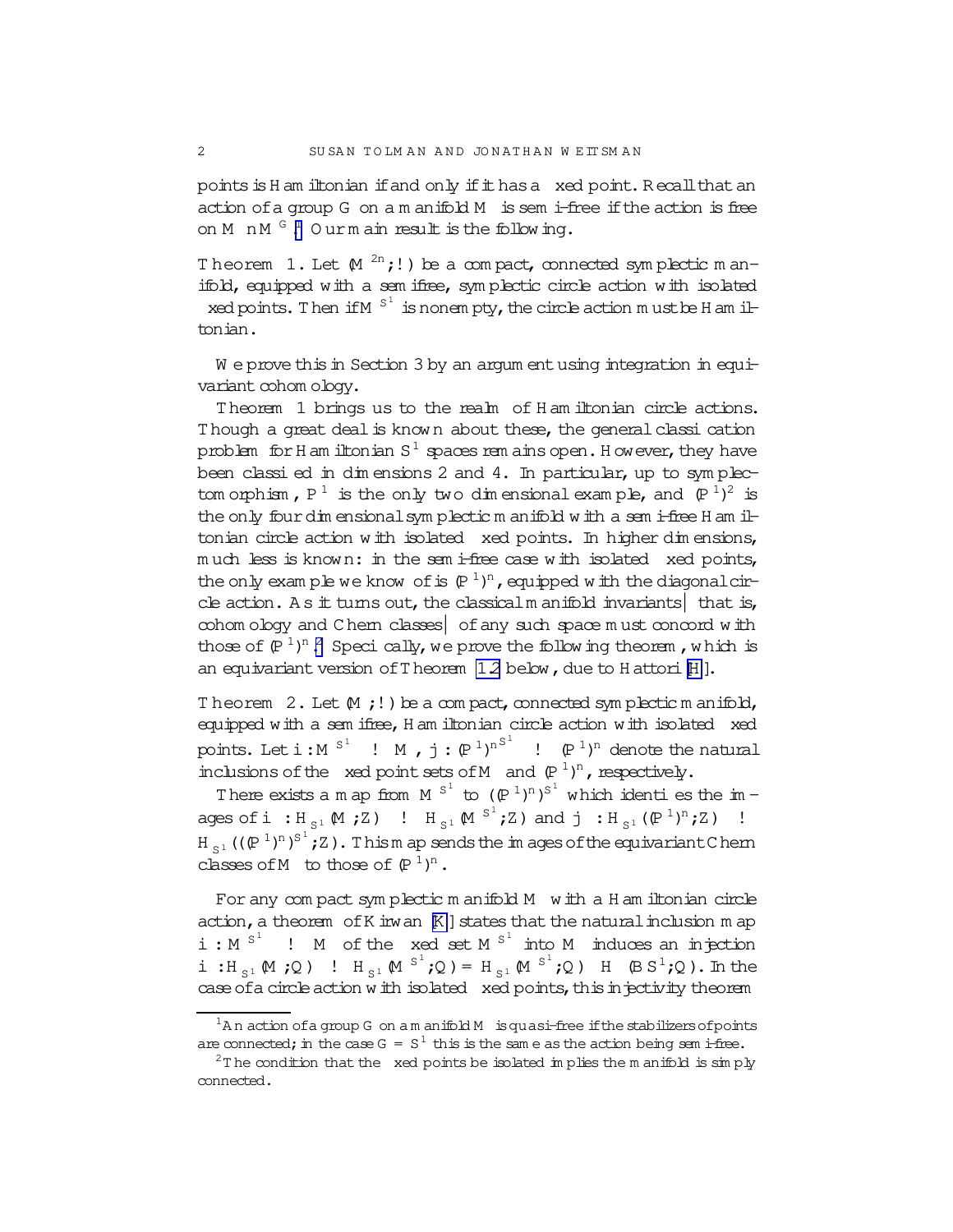<span id="page-2-0"></span>holds for integral cohomology as well (see  $[TW]$ ). Thus Theorem 2 has the following corollaries:

Theorem 1.1. There is an isomorphism between H<sub>s</sub>1  $(M ; Z)$  and H<sub>s1</sub>  $(\mathbb{P}^{1})^{n}; Z)$ which takes the equivariant Chem classes of M to the equivariant Chem classes of  $(P<sup>1</sup>)<sup>n</sup>$ .

Thus the equivariant cohom ology ring is given by H<sub>s1</sub> M ; Z) =  $\frac{1}{4}$  [a<sub>1</sub>;:::; a<sub>n</sub>; y = (a<sub>i</sub>y a<sup>2</sup><sub>i</sub>), and the equivariant Chem series  $c_t M$ ) =  $, t^i c_i M$  ) is given by

$$
c_t(M) = \n\begin{cases}\nY & (1 + t(2a_i \quad Y)) : \\
i & (1 + t(2a_i) + t(2a_i))\n\end{cases}
$$

Theorem 1.2. (Hattori [H]) There is an isom orphism between H  $(M, Z)$ and H  $(\mathbb{P}^1)^n$ ; Z) which takes the Chem classes of M to the Chem classes of  $(\mathbb{P}^1)^n$ .

Thus, the cohom ology ring is given by H  $(M, Z) = Z [a_1; \dots; a_n] = (a_i^2)$ , and the Chem series is given by

$$
G_{c} M) = \int_{i}^{Y} (1 + t2a_{i}) :
$$

Rem ark 1.3. In dimension 6, M must be dieomorphic to  $(P^{-1})^3$ . This follows by a theorem of W all  $[M]$  since M is a simply connected sym plectic m anifold with the cohom ology ring and Chern classes of  $(P<sup>1</sup>)<sup>3</sup>$ .

The basic idea underlying the proof of Theorem 2 is the use of Morse theory and integration in equivariant cohomology to obtain a good picture of the cohom ology ring of the manifold in term s of the xed point set. This argum ent is given in Section 4.

Our nalresult show sthat the reduced spaces of any sem ifree H am iltonian  $S^1$ -space with isolated xed points have the cohom ology rings and Chem classes of the reduced spaces of  $(P<sup>1</sup>)<sup>n</sup>$ . This corollary of Theorem 2 and of the results of [IW] is stated in Section 5 (Corollary  $1$ ).

## 2. Equivariant Cohomology

In this section we review equivariant cohomology. The integration formula  $(P$  roposition  $2.1$ ) is the m ain technical tool in this paper, and will occur repeatedly.

Let  $ES^1$  denote a contractible space on which  $S^1$  acts freely. Let  $BS^1 = ES^1 = S^1$ , and note that H  $\oplus S^1$ ; Z) is the polynom ial ring in a single generator x 2 H  $^2$  (B S<sup>1</sup>; Z).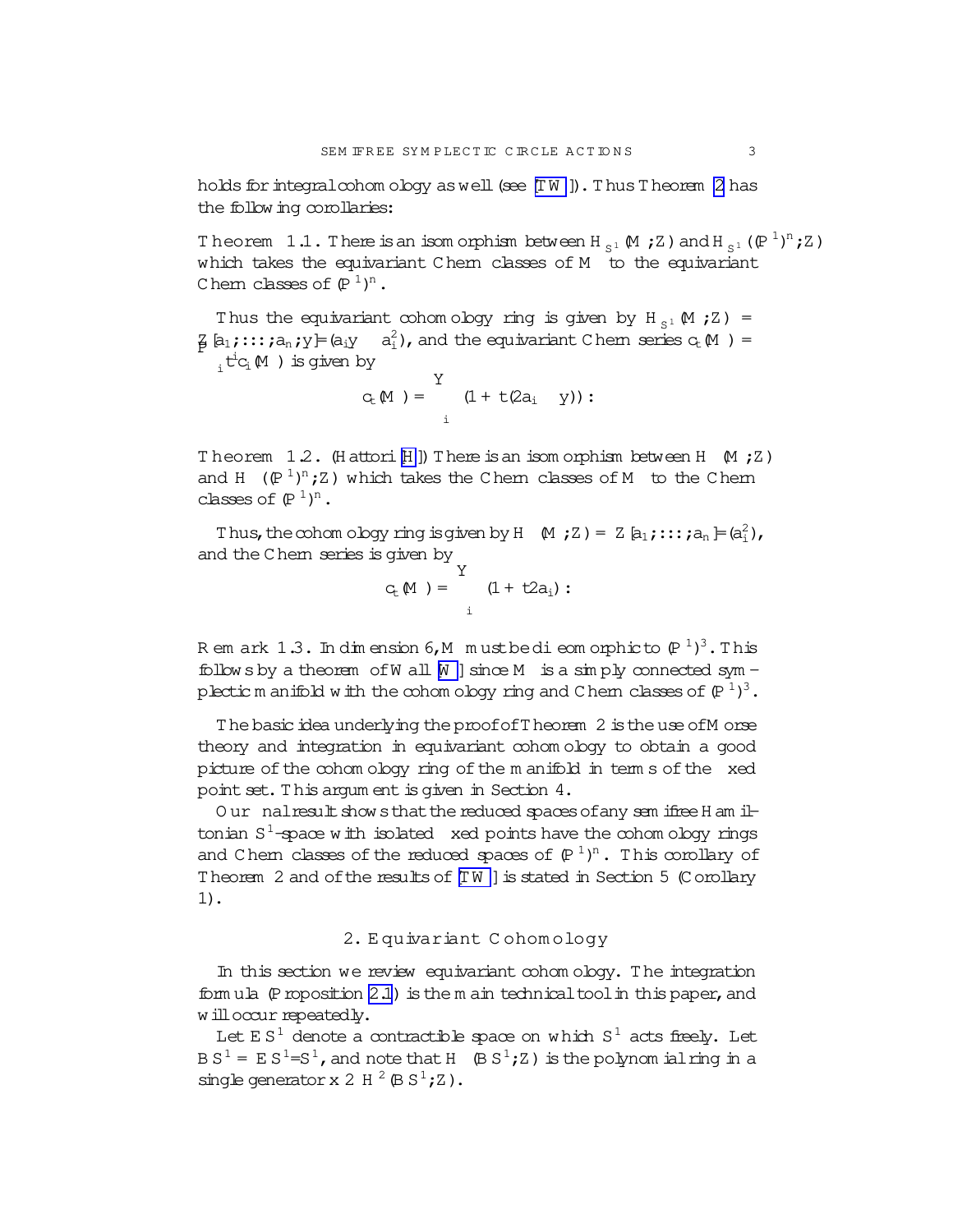If  $S^1$  acts on a m anifold M, dene H<sub>S1</sub> (M; Z) = H (M<sub>S1</sub> E S<sup>1</sup>;Z). In particular, if P is a point,  $H_{S^1}(\mathbb{P};Z)$  is naturally isom orphic to H  $(B S<sup>1</sup>;Z)$ ; we will slightly abuse notation by identifying these.

The projection p : M  $_{\rm S1}$  E S<sup>1</sup> ! B S<sup>1</sup> induces a pull-back m ap H  $(\beta S^1;Z)$  ! H<sub>S1</sub> (M ;Z); this m akes H<sub>S1</sub> (M ;Z) into a H  $(\beta S^1;Z)$ m odule. The projection palso induces a push forward m ap  $p : H_{S1} M;Z$ ) ! H  $(\mathsf{B}\mathsf{S}^1; \mathsf{Z})$  given by \integration over the bre"; we will usually denote p by the symbol  $_{\textrm{\tiny{M}}}$  . When M is compact and the xed points are isolated, this has the following expression:

P roposition 2.1. Let M be a compactm anifold equipped with an action of  $S^1$  with isolated xed points. Let 2 H<sub>S1</sub> M ; Z). Then as elem ents of Q  $(x)$ ,  $Z$ 

$$
M_{\text{M}} = \frac{X}{\text{F}} \frac{\dot{\mathbf{F}}}{\mathbf{e}(\mathbf{F})}
$$

where the sum is taken over all xed points  $F$ ,  $(F)$  is the norm all bundle to F and  $e(F)$  is the equivariant Euler class of this bundle.

The righthand side of this equation is particularly simple in the case where M has an invariant alm ost complex structure. The computation of the Chern classes of  $_F$  is then given by the following lemma.

Lem m a 2.2. Let E be a a representation of S  $^1$  , considered as complex  $S^1$ -equivariant vector bundle over a point P. The representation E decom poses as a direct sum  $E = E_i(w_i)$ , where  $E_i(w_i)$  is a complex line on which the circle acts with weight  $w_i$ . The equivariant Chern series  $c_t(E) = \int_{i}^{t} t^i c_i(E)$  is given by

$$
C_{E}(E) = \int_{i}^{Y} (1 + tw_{i}x);
$$

where x is the generator of  $H_{S^1}^2(P;Z)$ .

In particular, the Euler class of a representation is  $x^n$  times the product of the weights of the circle action, and the rst Chern class is x tim esthe sum ofthe weights.

3. E xistence of the M om ent M ap: P roof of T heorem [1](#page-1-0)

In this section, we prove Theorem [1](#page-1-0). We do this by applying the integration form ula of Proposition 2.1 to the characteristic classes of ourm anifold to prove that if the m anifold has any xed points, then  $#$ has a xed point with no negative weights. The following argum ent of  $M$  dD u  $M$  ] then show sthat this im plies that the action is H am iltonian.

First, the sym plectic form can be deform ed to a rational invariant sym plectic form . Furtherm ore, a sym plectic m anifold equipped

<span id="page-3-0"></span>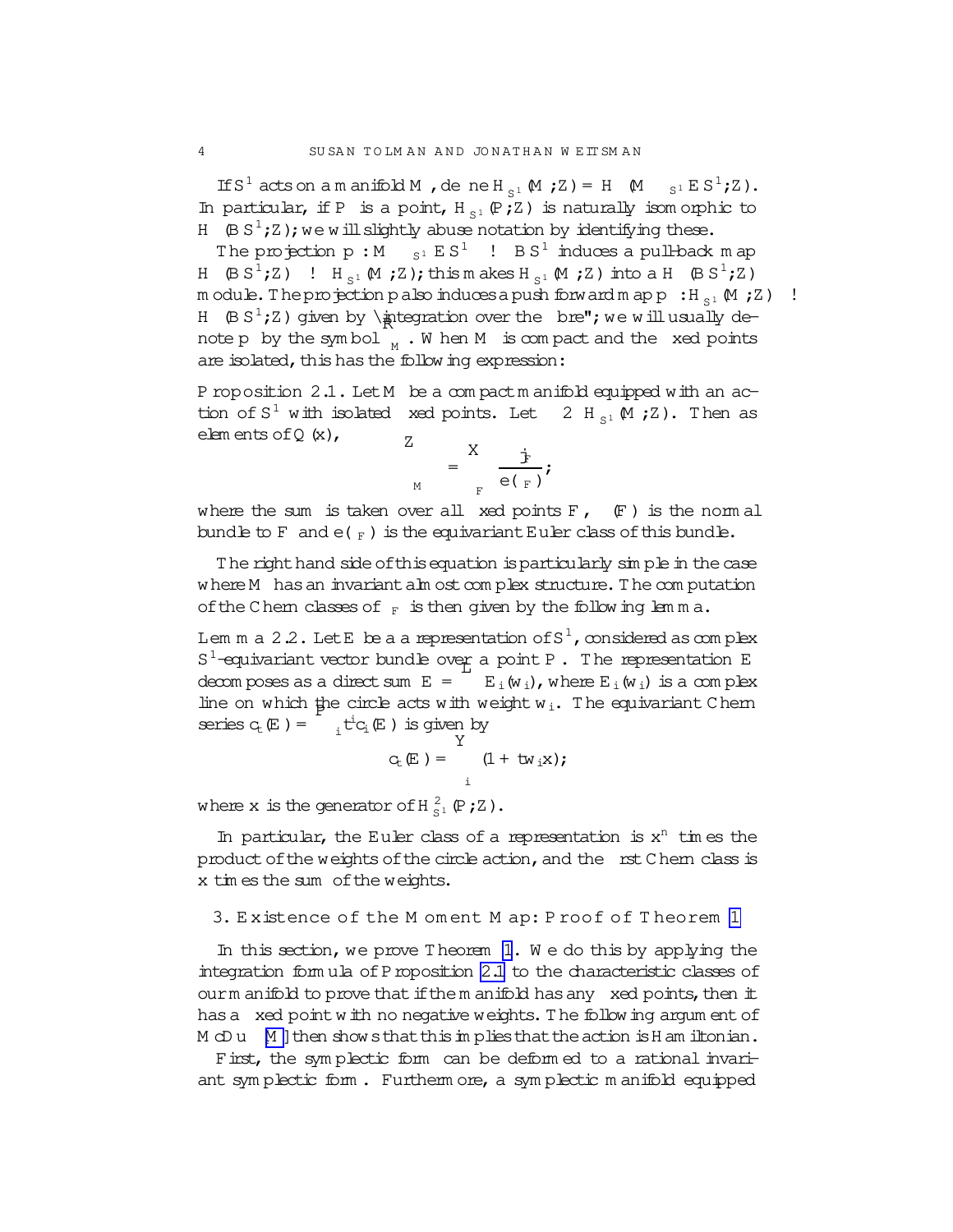with a symplectic circle action can be given a compatible invariant alm ost-com plex structure. A lthough this alm ost-com plex structure is not unique, both the Chern classes and the weights at every xed point are well-de ned. By Lem m a  $3.1$  below, if M has any xed points it has a xed point F with no negative weights.

In the case of a m anifold with an invariant rational symplectic form, the circle action will possess a circle valued m om ent-m ap. Since the xed point  $F$  is a localm inimum for this circle-valued m om ent m ap,

it m ust lift to a real-valued m om ent m ap. This real-valued m om ent m ap is a M orse function with only even index critical points, so our m anifold is sim ply connected. Therefore any sym plectic circle action on M isH am iltonian.

It rem ains to prove Lem m a 3.1.

N ote that since the  $x$ ed points are all isolated, none of the weights on the norm albundles to the xed points can be zero. A dditionally, since the action is sem ifree, all these weights are  $1$ .

Lem m a  $3.1$ . Let M  $^{2n}$  be a compactm anifold equipped with a sem ifree circle action with isolated xed points. Suppose M has an invariant alm ost-com plex structure. Let  $N_k$  denote the num ber of xed points of the circle action with k negative weights. Then for all k with  $0 \le k$  n

$$
N_k = N_0 \frac{n!}{k!(n-k)!}
$$

Proof. Let P be a point, and let x be the generator of H $_{S^1}^2$  (P;Z). Let  $y$  2 H $_{S}^2$  M ; Z) be the pull-back of x to M by the m ap p: M ! P. Consider the equivariant cohom ology class =  $\frac{1}{2}$  $\frac{1}{2}$  (ny c<sub>1</sub> (TM )).

For dim ensional reasons, for any  $l$  with  $0$   $l < n$ ,

$$
\begin{array}{c}\nZ \\
1 = 0: \n\end{array}
$$

A pplying the equivariant integration form ula ofProposition [2.1](#page-3-0) yields

$$
\frac{Z}{M} = \frac{X}{E} \frac{\frac{1}{\mathbf{F}}}{e(\mathbf{F})}
$$

where  $e(F)$  is the equivariant Euler class of the tangent bundle at F and the sum is over all xed points F.

For every xed point  $F$ , let  $k_F$  be the num ber of negative weights of the circle action on the norm albundle  $_F$ . Applying Lemma 22, we see that

$$
\dot{\mathbf{y}} = \mathbf{k}_{F} \mathbf{x} \text{ and } \mathbf{e}(\mathbf{y}) = (1)^{k_{F}} \mathbf{x}^{n}
$$
: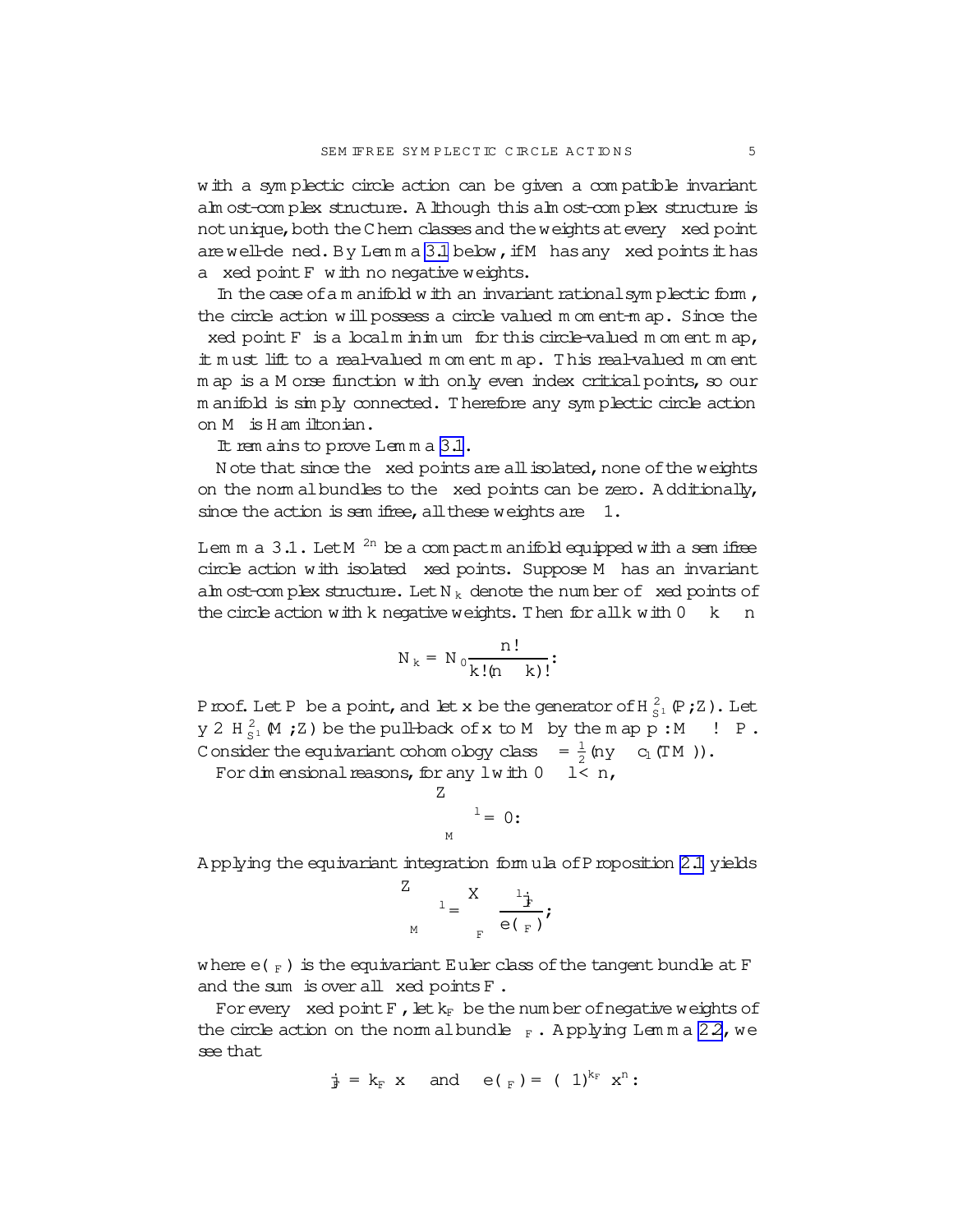<span id="page-5-0"></span>Thus for all  $l$  with  $0$   $l < n$ , X

$$
\kappa_{\rm F}^{\rm (k)}\,b^{\rm 1}(\,1)^{\rm k}_{\rm F} = 0:
$$

Equivalently, for all  $l$  with  $0$   $l < n$ ,

(3.2) 
$$
X^{n} \underset{k=0}{N_{k}k^{1}} (1)^{k} = 0:
$$

De ne a n  $(n + 1)$  dim ensionalm atrix V whose entries are given by

$$
V_{i,j} = j^i
$$

for  $0 \leq x \leq n$  and  $0 \leq j \leq n$ : Since this matrix consists of the rst n rows of a nonsingular  $(n + 1)$   $(n + 1)$  Vanderm onde m atrix, it has rank n.

Let A be the column vector whose entries are  $A_k = (1)^k N_k$ . Equation 3.2 can be written as a m atrix equation

 $V A = 0$ :

Up to multiplication by a constant, there is a unique solution to equation 32. M oreover, the xed point data of  $(P^1)^n$  is a solution.

R em ark 3.3. O urm ethods generalize to the case of non-sem ifree circle actions with nite non-em pty xed point sets and give constraints on the possible xed point data of such actions. In the sem ifree case above these constraints elim inate all non-H am iltonian exam ples. In the general case, som e possibilities cannot be ruled out by our m ethods. For example, we cannot rule out the existence of a symplectic six-m anifold, equipped with a symplectic circle action which has two xed points, with the action having weights  $(1;1; 2)$  on the norm all

bundle to one xed point and  $(1; 1; 2)$  on the norm albundle to the other.

# 4. T he cohom ology ring: P roof of T heorem 2

In this section we prove Theorem [2](#page-1-0). The method of proof again involves the equivariant xed point form ula  $(P$  roposition  $2.1$ ), but this tim ewe apply the form ula not only to the Chern classes of them anifold M but also to additional classes. To construct these classes we use the following theorem s, which are proved using M orse theory.

Theorem 4.1. (Frankel, K irwan) Let a circle act on a a symplectic m anifold M with m om entm ap : M ! R. Then the m om entm ap is a perfect M orse function on M (for both ordinary and equivariant  $\infty$ hom o $\log y$ . The critical points of are the xed points of M, and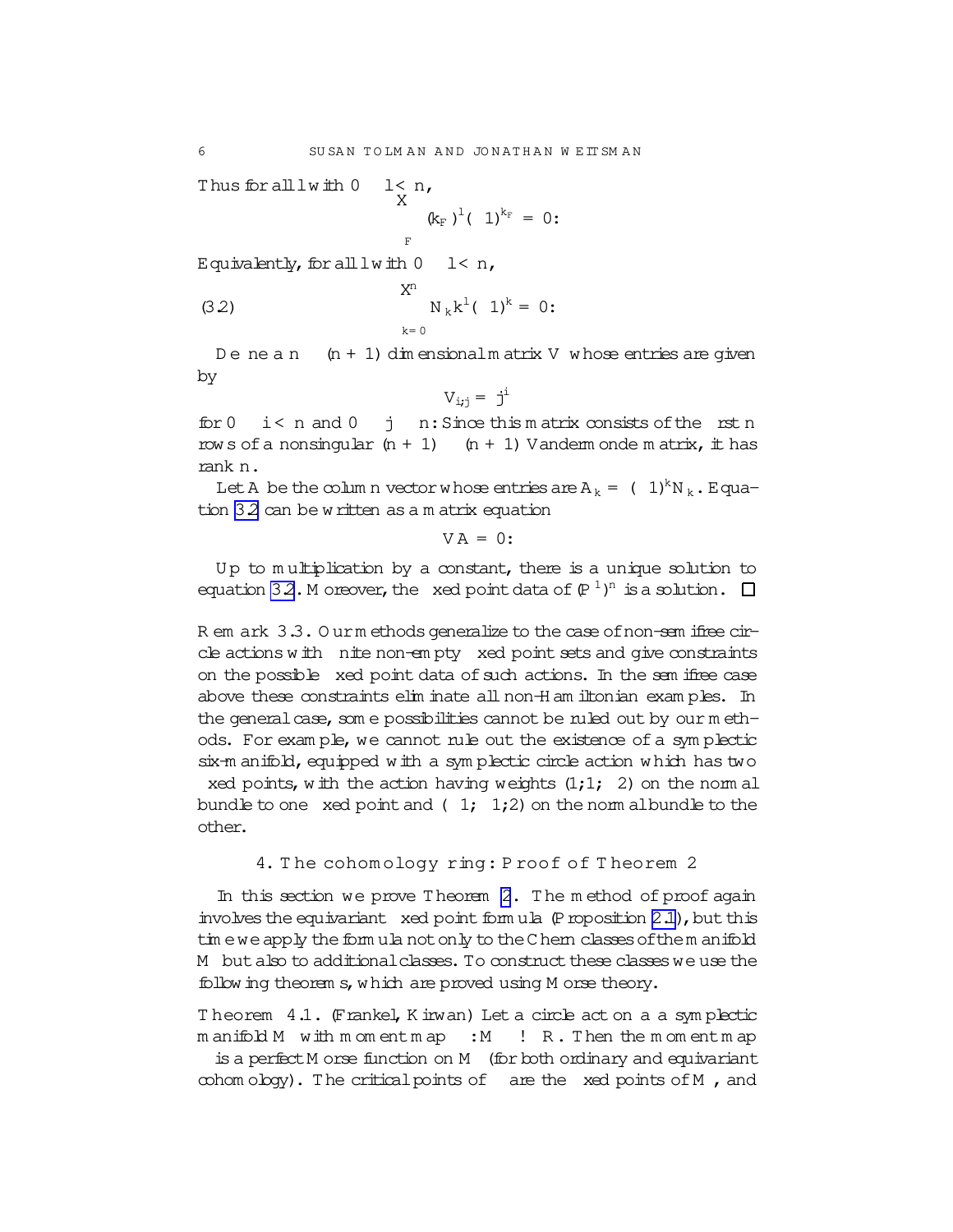<span id="page-6-0"></span>the index ofa criticalpointF is precisely twice the num ber ofnegative weights of the circle action on TM  $_F$ .

Theorem 4.2. (K irwan) Let a circle act on a a symplectic manifold M in a H am iltonian fashion. Let  $i : M^{S^1}$  ! M denote the natural inclusion. The induced map i  $:H_{S^1} \mathsf{M}^{S^1};Q)$  !  $H_{S^1} \mathsf{M}$  ; Q) is in jective.

M ore precisely,we need to take the following result from K irwan's proof of Theorem [4.1](#page-5-0) and Theorem 4.2 ( $K$ ], see also  $[TW]$ ). For  $\sin$ plicity, we restrict our attention to the case of circle actions with isolated xed points.

Theorem 4.3. Let a circle act on a a symplectic manifold M in a H am iltonian fashion with isolated xed points. LetF be any xed point of index 2k. Let  $w_1$ ;::; ;  $w_k$  be the negative weights of the circle action on TM  $_{F_0}$  Then there exists a class  $a_F$  2 H  $_{S_1}^{2k}$  M ; Z) such that  $a_F$  j =  $(1)^k x^k$ <sup>1</sup>  $\sum_{i=1}^{k} w_i$  and  $a_F \cdot j_0 = 0$  for all xed points F  $\textsuperscript{0}$  of index less than 2k. M oreover, taken together over all xed points, these classes are a basis for the cohom ology H<sub>s1</sub>  $\mathsf{M}$ ; Z) as a H  $\mathsf{B}$  S<sup>1</sup>; Z) m odule.

W hen the action is sem i-free, there is a unique way to choose the class  $a_F$  so that  $a_F$   $\dot{f}$   $\circ$  = 0 for all other xed points  $F^0$  of index less than or equal to 2k.

The rst step is to analyze these cohomology classes on  $(P^{1})^{n}$  . Our strategy will then be to show their counterparts on M m im ic their behavior. Each xed point in  $(P^{1})^{n}$  is on the north pole of some set of spheres, and on the south pole for all the other spheres. Thus, if we identify the spheres with the integers 1 through n, the xed points  $q_k^i$  of index 2k are in one-to-one correspondence with subsets  $J$  f1;:::;nq with kelements. Considertwo  $\,$  xed points F  $\,$  and F  $^0$ , which correspond to subsets J and J $^0$  of f $1$ ;:::;ng,with k and k $^0$  elem ents, respectively. Let  $_F$  be the cohom ology class associated to F as in Theorem 4.3. Then it is easy to see that  $_F \dot{\mathbf{j}} \circ = \mathbf{x}^k$  if J  $J^0$ , otherwise  $_F \dot{\mathbf{j}} \circ = 0$ .

We now study the cohom ology group H  $_{\mathrm{S}^{\text{1}}}^2$  (M ; Z ). D enote by  $\mathrm{p}^\text{i}_\text{k}$  the critical points of index  $2k$  in M. By Theorem  $4.3$ , for each  $1 \quad j \quad n$ , we can nd a class  $a_i$  such that

$$
a_j \dot{a}_{j} = x \quad \text{and} \quad
$$

(4.4)  $a_{ij}$  = 0 for all other critical points F of index 0 or 1:

In the rem ainder of this section, we will prove that these form s satisfy the following Proposition: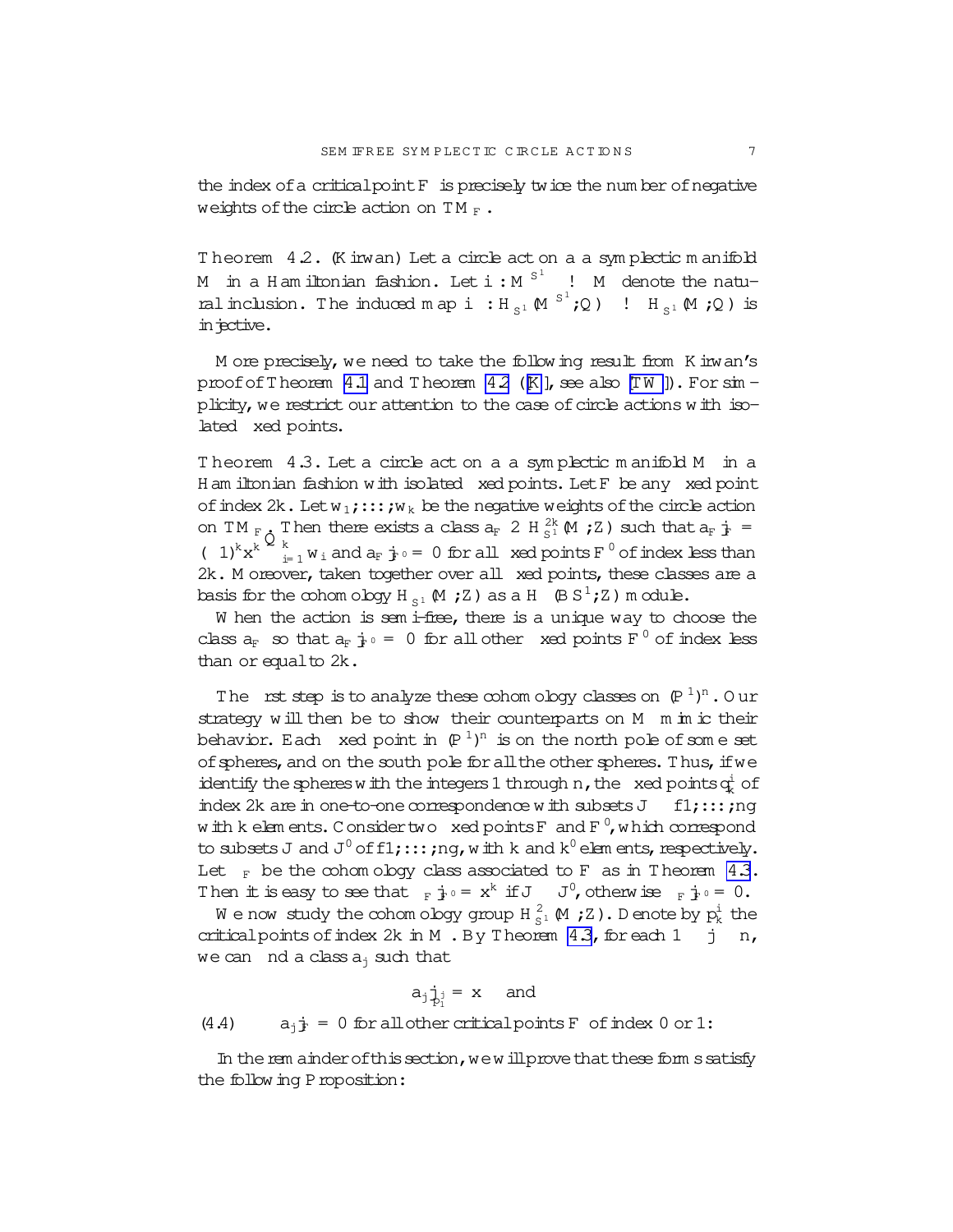P roposition 4.5. Let J be a subset of  $f1;:::r, r, q$  with k elements. There exists a unique xed point F of index 2k such that  $a_j j = x$  if and only if  $j2$  J, and  $a_j$   $\dot{r} = 0$  otherwise.

By identifying the xed points of M with subsets of  $f1;:::;nq$ , this Proposition gives an isom orphism between the xed point set of M and the xed point set of  $(\mathbb{P}^1)^n$ . We claim that this map identies the im ages of  $i : H_{S^1} \mathbb{M}$  ; Z) !  $H_{S^1} \mathbb{M}^{S^1}$ ; Z) and  $j : H_{S^1} (\mathbb{P}^1)^n$ ; Z) !  $H_{S^1}((\mathbb{P}^1)^n)^{S^1}$ ; Z), and also identifies the images of the equivariant Chem classes.

First, this m ap sends the classes  $a_i$  to the classes  $a_i := a_{\vec{q}}$  . More generally, let F be any xed point of index  $2k_F$  , and let  $J_F$  be the corresponding subset of  $f1$ ;::;;ng. The cohom ology class  $a_F = \sum_{j_1,j_F} a_j$ is the unique class which restricts to  $x^k$  on F, and to 0 on all other xed points of index less than or equal to  $2k_F$ . Now for any other xed point F  $^0$  with an associated subset  $J_F \circ$  ,  $a_F \cdot j_F \circ = x^{k_F}$  exactly if  $J_F$   $J_F$ , and otherwise  $a_F$   $\dot{f}$   $\phi$  = 0. Since the same is true for the  $F$ , thism ap also takes the classes  $a_F$  to the classes  $F$ . Since these classes form a basis for the cohom ology as a H  $(B S<sup>1</sup>;Z)$  m odule, this proves the rstclaim .

M oreover, the restriction of an equivariant Chern class of any  $m$  anifold to the xed point set is the equivariant Chern class of the norm all bundle to that xed set. For isolated xed points, this class is determ ined by the weights of the circle action on the norm albundle. Since this m ap takes every xed point in M to xed point in  $(P<sup>1</sup>)<sup>n</sup>$  with the sam e weights, it takes equivariant Chern classes to equivariant Chern classes.

Thus, it rem ainsto prove Proposition [4.5.](#page-6-0) To do this we will repeatedly use the following generalization of the technique used in the last section.

Lem m a 4.6. Let M be a compact symplectic m anifold with a semi-free H am iltonian circle action with isolated xed points. Let d 2 H  $_{\mathrm{S}^1}^{21}$  (M ; Z ) and  $2 H_{S^1}^{21}(\mathbb{P}^1)^n;Z$  be equivariant cohom ology classes of degree 21.

If there exist  $1+1$  integers k with  $0 \lt k$  n such that X i  $d\dot{\psi}_k^i =$ X i jq i k ; then for all integers  $k$  with  $0$  k n; X i  $d\dot{\varphi}_{k}^{i}$  = X i  $\mathbf{\dot{q}}_{k}$  :

Here, the sum is always taken over all xed points of index  $2k$ .

<span id="page-7-0"></span>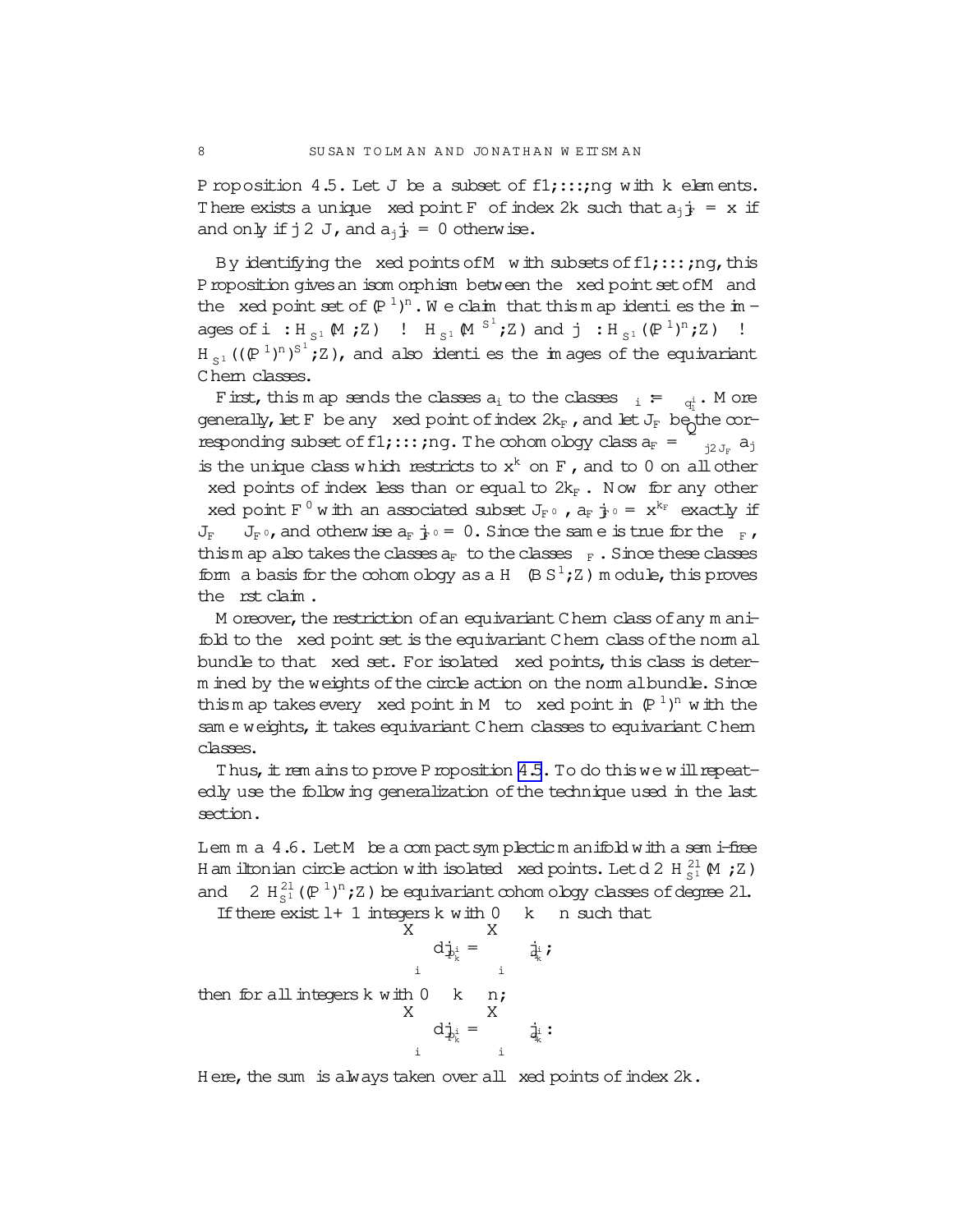<span id="page-8-0"></span>Proof. For dimensional reasons, for all iwith  $0$  i< n l, Z

> M d  $i = 0$

On the other hand, applying the form ula in Proposition  $2.1$ ,

$$
\begin{array}{ccc}Z& & \cr & d & \frac{i}{\mu}=\frac{X^n-X}{k-0}\cdot\frac{d^{\frac{1}{2}}_{p_k}k^{\frac{1}{2}}\,x^{\frac{1}{2}}}{(1)^k\,\,x^n}\,; \end{array}
$$

Thus, for all  $i$  with  $0$  i  $\leq n$  l,

(4.7) 
$$
X^{n} X
$$

$$
(1)^{k} d_{\mathcal{P}_{k}}^{i} k^{i} = 0:
$$

Deneam atrix V  $^{\rm n \ 1}$  which has n  $\;$  loolum ns and n + 1 rows, and with entries given by  $V_{ij}^{n-1} = j^{i}$ , where 0 i n and 0 j < n 1. The m atrix  $V^{n-1}$  consists of the rstn lrows of an  $(n + 1)$   $(n + 1)$ Vanderm onde m atrix.

D ene a colum n vectorD by

$$
D_k = (1)^k \begin{array}{c} X \\ d\dot{\phi}_k \end{array}
$$

 $for all 0$  k  $n$ , where the sum is taken over all xed points of index 2k.Then equation 4.7 isequivalent to the m atrix equation

$$
V^{n}{}^{1}D = 0:
$$

Sim ilarly, de ne a colum n vector by  $k = (1)^k$ P  $i \oint_{k}$  for all k  $w$  ith  $0$  k n, where the sum is taken over all xed points of index 2k. An argum ent identical to that given above shows that the vector satis es the m atrix equation V  $n^1 = 0$ :

Finally, by assum ption, there are  $l+1$  integers  $0$  k n such that  $D_k = k$ : The rem aining entries of the dierence D form an  $(n 1)$ dim ensional colum n vector which lies in the kernel of a nonsingular (n l) (n l)-dim ensional Vanderm onde m atrix. Thus  $D =$ .  $\Box$ 

Lemma a 4.8. For any 1 j n and 0 k n,  

$$
x_{a_j \frac{1}{2}i} = \frac{(n \ 1)!}{(k \ 1)!(n \ k)!} x;
$$

where the sum is taken over all xed points of index 2k. In particular, since there is only one xed point of index  $2n$ ,

$$
(4.9) \t\t a_j \dot{p}_n^1 = x:
$$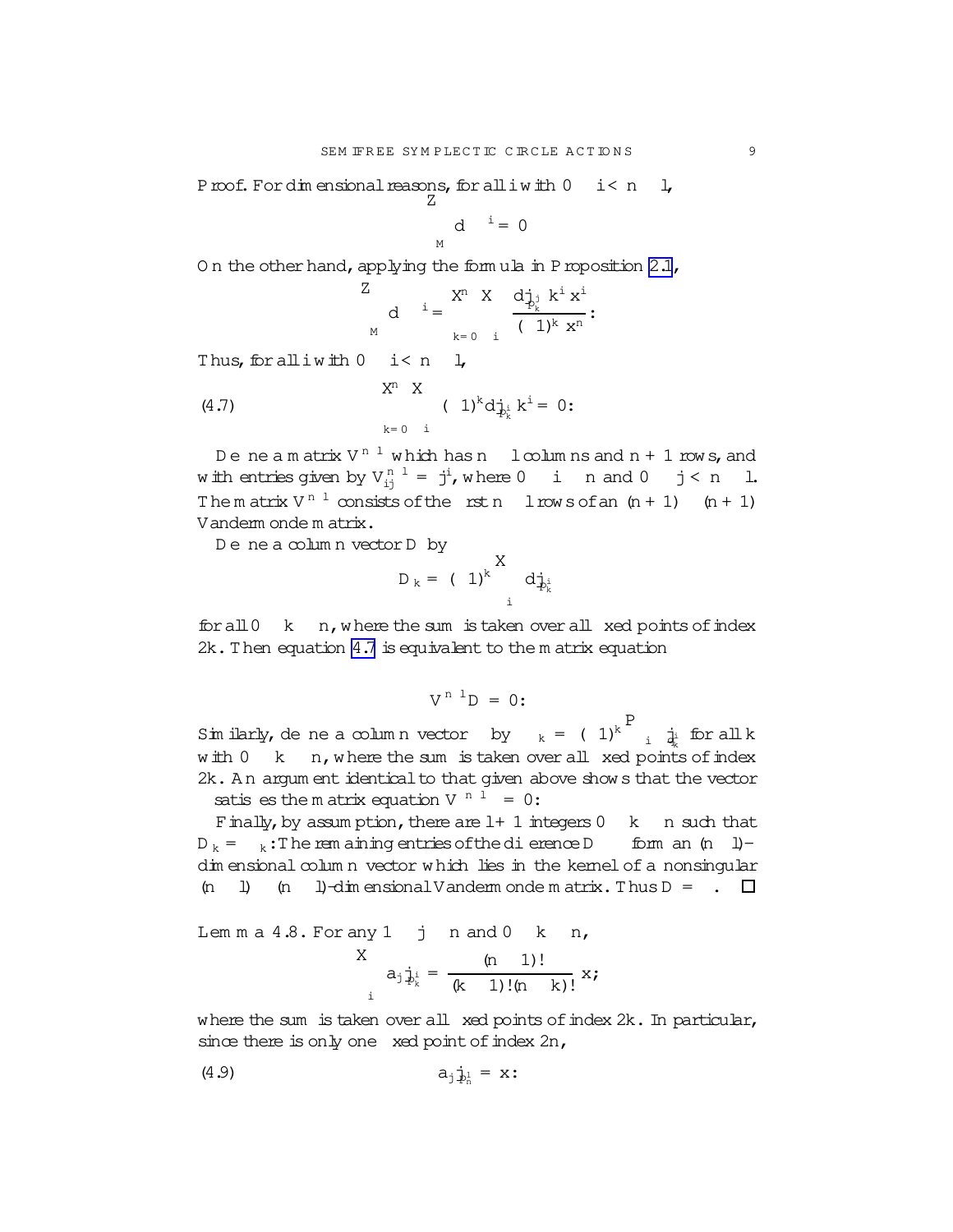Proof. We apply Lemma  $4.6$  to the cohom ology classes  $a_j$  and  $j$ . By construction,  $a_j \dot{a}_0^1 = 0$  and  $a_j \dot{a}_1^1 = a_j \dot{a}_0^1 = x = a_j \dot{a}_1^1 + a_j \dot{a}_1^1$ . This gives us the necessary agreem ent on two coordinates.  $\Box$ 

Lem m a 4.10. For any 0 j n and 0 k n, X i  $(a_j \dot{a}_j)^2 = \frac{(n-1)!}{(k-1)!}$ (k 1)!(n k)!  $x^2$ ;

where the sum is taken over all xed points of index  $2k$ .

Proof. We apply Lemma [4.6](#page-7-0) to the cohom ology classes  $(a_j)^2$  and  $(\frac{1}{2})^2$ . By construction,  $(a_j \dot{a}_j)^2 = 0 = (a_j \dot{a}_j)^2$  and  $(a_j \dot{a}_j)^2 = (a_j \dot{a}_j)^2 = (a_j \dot{a}_j)^2$  $x^2 =$  $_{i}$ ( $_{j}$  $j_{q_{1}}$  $_{l}$ )<sup>2</sup> Finally, by equation [4.9](#page-8-0), (a<sub>j $\frac{1}{10}$ 1</sub>)<sup>2</sup> = x<sup>2</sup>. This gives us the necessary agreem ent on three coordinates.  $\Box$ 

Combining Lemmas [4.8](#page-8-0) and 4.10, we see:

Lem m a 4.11. The restriction  $a_i\dot{f}$  is equalto 0 or x for all i and all xed pointsF .

In order to prove P roposition  $4.5$ , we will need to introduce some new cohom ology classes.  $rG$  iven a xed point  $F$  of index  $2k_F$ , there exists a unique cohom ology class  $b_F$  such that  $b_F$   $j_F = x^{n-k_F}$ , and  $b^+_F$  = 0 for all other xed points  $F^0$  whose index is greater than or equal to  $2k_F$ . (The proof of this function is essentially identical to the proof of Theorem [4.3](#page-6-0), except in this case the M orse function is .)

Lem m a 4.12. Let F be any xed point of index  $2k_F$ , and let  $k_F$  2  $H_{S^1}^{n,k_F}$  (M ) be dened as above. Then  $a_j \cdot \vec{r}$   $x^{n,k_F} = b_F \cdot \vec{p}_j x$ .

Proof. Pick any xed point  $F^{\sim}$  of index  $2k_F$  in  $(P^{-1})^n$  such that  $j_F^+$  =  $a_j$  j, and let  $_F$  2 H  $_S^{n \, k_F}$  (( $(P^1)^n$ ); Z) be the corresponding cohom ology class. We apply  $\text{Lcm}$  m a [4.6](#page-7-0) to  $a_j$  b 2 H  $^{2n}$   $^{2k}$   $F$  + 2 M ; Z ) and  $\frac{1}{j}$   $\frac{1}{F}$ . By construction,  $a_i$  vanishes on the unique xed point of index  $0$ , whereas  $b_F$  vanishes on all xed points of index greater than  $k_F$  . Thus

$$
a_{j} \dot{\phi}_{k}^{i} \quad \phi_{\phi_{k}^{i}}^{i} = \begin{array}{cc} a_{j} \dot{\phi}_{k}^{i} & \dot{\phi}_{k}^{i} = 0 \\ \vdots & \vdots & \vdots \\ a_{j} \dot{\phi}_{k}^{i} & \dot{\phi}_{k}^{i} = a_{j} \dot{\phi}_{k}^{i} & \dot{\phi}_{k}^{i} = 0 \end{array}
$$
\nfor k = 0, or k<sub>F</sub>  $\langle$  k n. A lso,  
\n
$$
a_{j} \dot{\phi}_{k_{F}}^{i} \quad \dot{\phi}_{k_{F}}^{i} = a_{j} \dot{\phi}_{k} \quad \dot{\phi}_{j}^{i} = a_{j} \dot{\phi}_{k}^{i} = a_{j} \dot{\phi}_{k}
$$

This gives the required agreem ent on n  $k_F + 2$  coordinates. Therefore X

i  $a_j \dot{p}_i$   $b_j \dot{p}_i = a_j \dot{p}_i$   $b_j \dot{p}_i = j \dot{p}_i$   $F_i \dot{p}_i$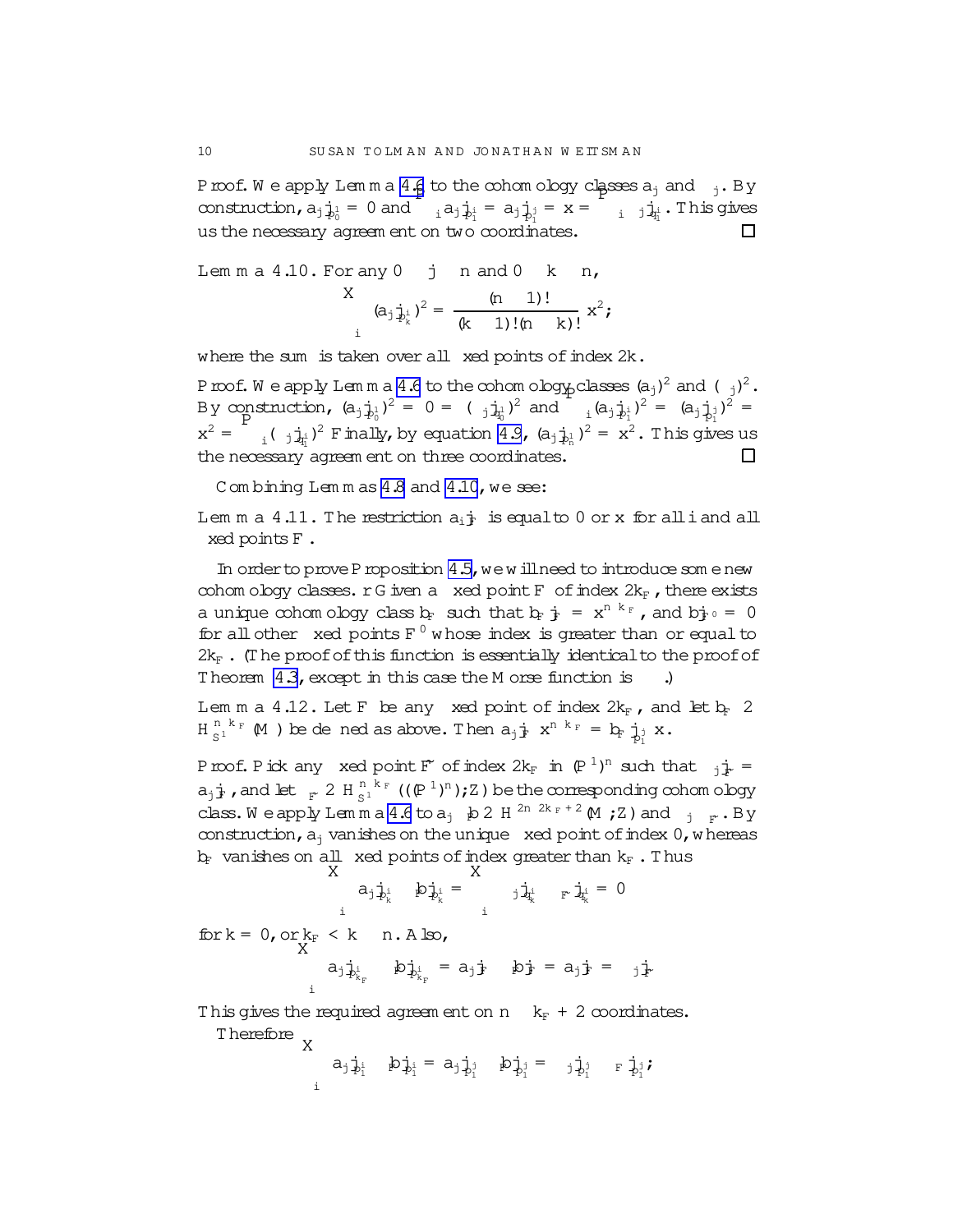and the result follows.

Proposition [4.5](#page-6-0) will follow from the two lem m as below.

Lem m a  $4.13$ . For each xed point F of index  $2k_F$ , there exist precisely  $k_F$  num bers j 2 f0;:::ng such that  $(a_i)_F = x$ .

Proof. Pick any  $x$ ed point $F$  in  $(P^{-1})^n$  of index  $2k_F$  . Let  $b_F$  2 H  $_{{S}^1}^{2(n-k_F)}$  M  $)$ and  $_F$  2 H $_{S^1}^{2(n-k_F)}$  ((CP<sup>1</sup>)<sup>n</sup>) be the classes associated to F and F, re-spectively. We apply Lemma [4.6](#page-7-0) to  $b_F$  and  $F_F$ . By construction, both form s vanish on all points of index greater than  $2k_F$ , and the sum of each over points of index  $2k_F$  is  $x^{\prime}$ n k<sub>F</sub>). This gives agreem ent on n  $k_F + 1$  approximates.

Therefore  $i_{i}$   $\mathbf{b}_{i}$   $\mathbf{j}_{i}$  =  $k_{F}$   $\mathbf{x}^{n-k_{F}}$ . Combining this with the previous  $\Box$ lem m as, the result follows.

Lem m a  $4.14$ . Let  $J$   $f1$ ;:::; ng be a subset with jJ jelem ents. There exists a unique xed point F of index 2 jJ jso that  $a_i$   $j = x$  for all j 2 J. Proof. We apply Lemma [4.6](#page-7-0) to  $a_J =$  $\bar{\mathsf{Q}}$  $j_{2J} a_j$  and  $J =$ Q  $j2J \quad j$ . The restriction  $J\dot{J} = 0$  for all critical points F of index less that 2jJj. By the previous lemma, the same is true for  $a_J$ . Also,  $J_{a_n}$  =  $a_J$   $\dot{P}_n$  =  $x^{jJ}$ . This gives the necessary agreem ent on  $\overline{J}$  j+ 1 coordinates.

Therefore,  $a_J \dot{a}_{J^i J^j} = \begin{bmatrix} 1 \\ 0 \end{bmatrix} \dot{a}_{J^j J^j} = x^{J^j J^j}.$  $\Box$ 

5. C ohom ology rings of reduced spaces

O ne corollary of Theorem 2 is that the cohom ology of the reduced spaces can also be computed. A gain the classical m anifold invariants are given by the same formulas as in the case of  $(\mathbb{P}^1)^n$ .

C orollary  $1$ . Let  $M$  be a compact, connected sym plecticm anifold equipped with a sem ifree H am iltonian circle action with isolated xed points. Denote the m om ent m ap for the circle action by  $\prime$ , and suppose 0 is a regular value of the m om entm ap. Then the cohom ology ring of M  $_{\text{red}}$ , the reduced space at zero, is given by

H 
$$
M_{\text{red}};Z
$$
 =  $Z[a_1; \dots; a_n; y] = R;$ 

where R is generated by the elem ents

- 1.  $a_i y$  a<sup>2</sup> for all i2 (1;:::;n),
- 2.  $\sum_{j\geq J} a_j$  for all  $J$   $(1; \ldots; n)$  such that  $(F) > 0$  for the corresponding xed point F, and
- 3.  $\tilde{f}_{\text{if }J}(y \text{ a}_j)$  for all J  $(1;\dots;\text{n})$  such that  $(F) < 0$  for the corresponding xed pointF .

 $\Box$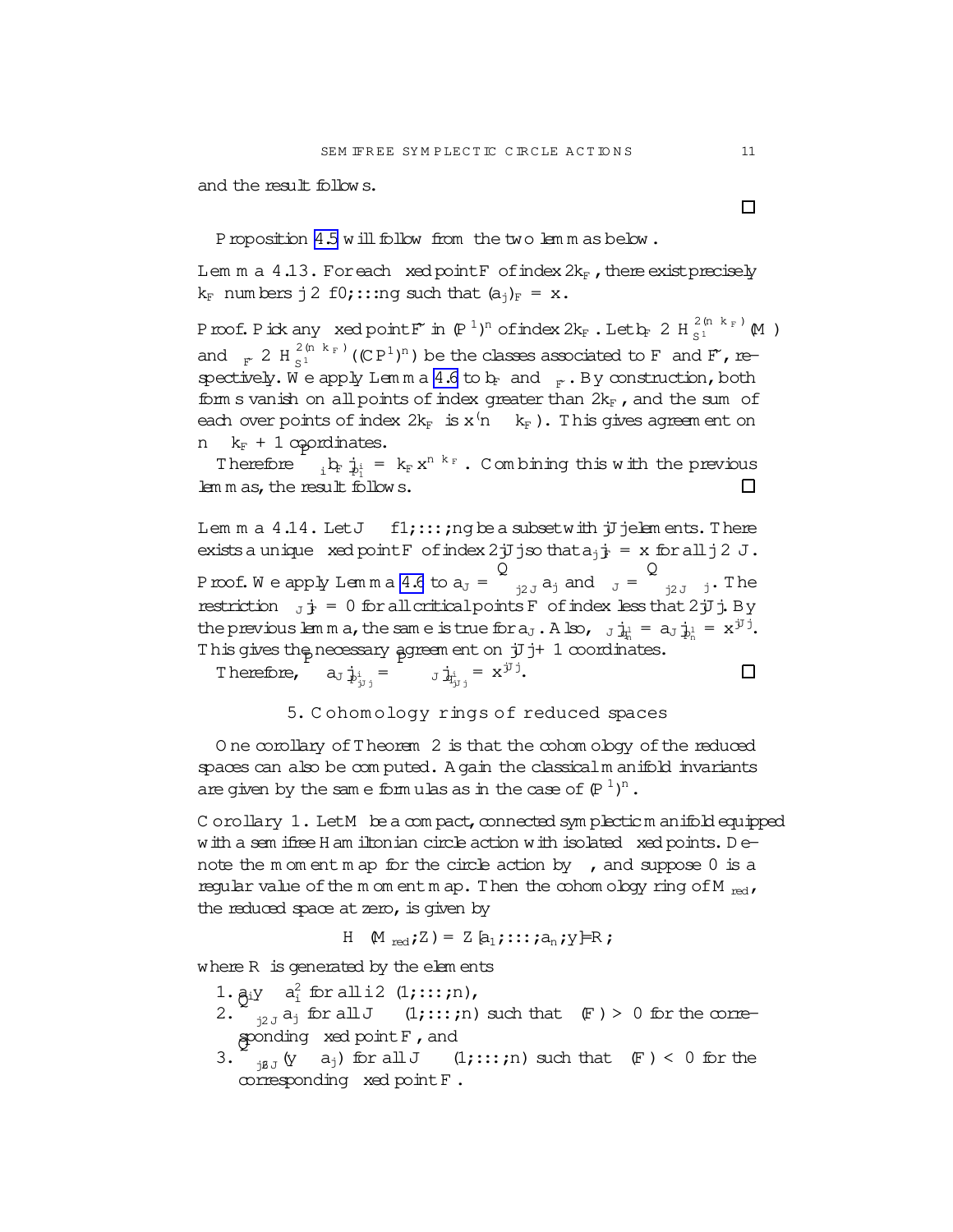The Chem series of the reduced space is given by

$$
c_t = \begin{cases} \n\frac{Y}{1 + t(2a_i)} & \text{y}; \\
\vdots & \text{y}; \n\end{cases}
$$

For the case that  $M = (\mathbb{P}^1)^n$ , the reduced space is a toric variety, and the result above was proved by Haussmann and Knutson [HK]. For the general case, we use the following proposition from  $[TW]$ :

P roposition 5.1. Let  $S^1$  act on a compact symplectic manifold M with  $m$  om ent  $m$  ap : M ! R. Assume that  $0$  is a reqular value of the moment map. Let F denote the set of xed points. A ssume that for every prime p, one of the following two conditions is satised:

- 1. The integral cohom oboy of F has no p-torsion, or:
- 2. For every point m 2 M which is not xed by the  $S^1$  action, there exists a subgroup of  $S^1$  congruent to  $Z = p$  which acts freely on m. De ne

$$
K_{+} = f \ 2 H_{s1} M
$$
; 2) j  $\dot{F}_{+} = 0$ g; where  $F_{+} = F \ \cdot \ \cdot \ (0;1)$ ;

K = f 2 H<sub>s</sub>1 (M ; Z) j  $\frac{1}{F}$  = 0g; where F = F \ <sup>1</sup> ( 1 ; 0); and

 $K = K_+$  K :

Then there is a short exact sequence:

0 ! K !  $H_{S^1} M Z$  ! H  $M_{red} Z$  ! 0;

 $:H_{S^1} \mathfrak{M}$  ; Z) ! H  $\mathfrak{M}$   $_{\rm red}$  ; Z) is the K inwan m ap. where

Note the case of a m anifold equipped with a sem i-free circle action which has isolated xed points is one where there is no torsion at all in the cohom oboy of the xed point set, and where any  $Z = k$ -subgroup of the circle acts freely outside xed points. Hence both of the conditions in Proposition 5.1 are satis ed.

By another slight variation of Theorem 4.3, for each xed point F of index 2k such that  $(F) > 0$ , there exists a cohom ology class  $A_F$  2 K<sub>+</sub> such that  $A_F$   $\dot{+}$  =  $x^k$  and so that  $A_F$   $\dot{+}$   $\circ$  = 0 for all other xed points  $F^0$  such that the index of  $F^0$  is less than or equal to k, M oreover, taken together over all xed points, there classes are a basis for  $K_{+}$  as a m odule. Because these classes are unique, it is clear that  $A_F = \begin{bmatrix} a_{12} & a_1 \\ a_2 & a_2 \end{bmatrix}$ where J is the corresponding subset of f1;:::; ng.

Sim ilarly, K is generated by cohom ology classes of the form  $\sum_{i\in J}$  (y  $a_{i}$ ) for all  $J$  (1;::; ; n) such that  $(F) < 0$  for the corresponding xed point F.

12